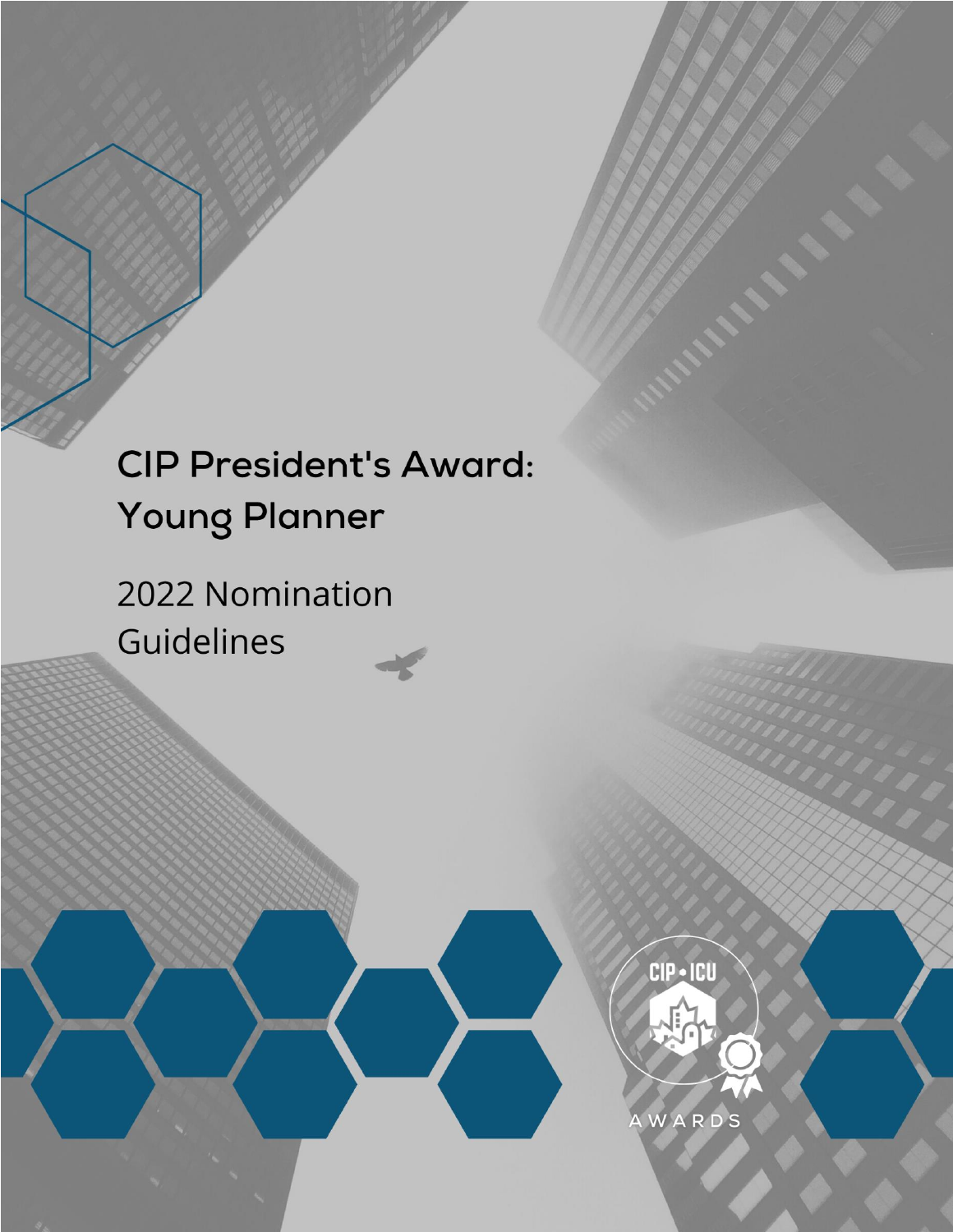#### **About the CIP President's Award: Young Planner**

In 2011, CIP created a second President's Award to specifically celebrate the leaders of tomorrow. This award recognizes a young planner for vision, leadership, and/or service to the profession.

The CIP President's Award: Young Planner recognizes the outstanding professional success and achievement of a young Canadian planner under the age of 35.

A nomination may be submitted by an employer, colleague, or CIP member. Nominees may not selfnominate.

The award is given annually to an individual by the current CIP President.

### **Eligible Candidates**

Eligible candidates must be:

- under 35 years of age as of December 31, 2021; and
- members in good standing with the Institute (student, candidate or full member status) at the date of nomination submission and presentation of the award.

#### **Submit a Nomination**

Nominators are asked to submit a single PDF via email to **board@cip-icu.ca**.

Each submission should include the following documents included:

- a completed recreation of **Submission Summary** found on page 3 of the guidelines;
- a citation of no more than 100 words from the nominator explaining the young planner's achievements and his/her promise for the future;
- a summary of no more than 400 words detailing the candidate's professional qualifications including universities attended, employment history, volunteerism, etc.; and
- a 100 word statement from the nominee explaining how they would promote planning and the value of planners should they win this Award.
- a minimum of two letters of support from colleagues or peers.

The deadline to submit is: March 25, 2022.

#### **Selection of Winner**

Nominations will be accepted and reviewed by Directors of the CIP Board, with recommendations provided to the President for final selection.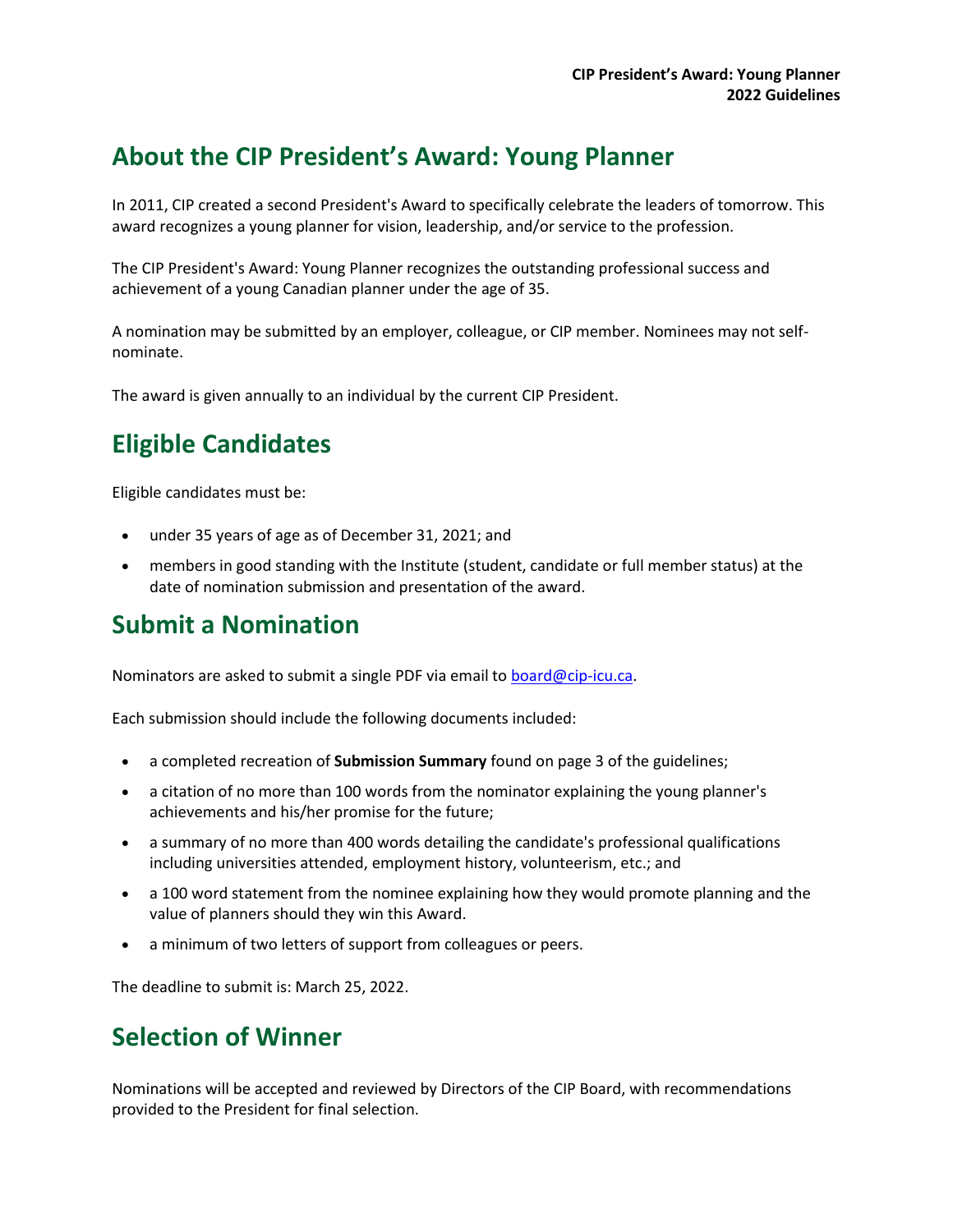The CIP President informs the successful recipient that they have been selected for the award.

#### **Award Presentation**

This award will be presented during the [CIP National conference](https://web.cvent.com/event/24eb3bfc-9361-4836-b131-6675a7edc33c/summary) in Whistler, BC, July 2022. CIP cannot cover the cost of travel associated with accepting this Award in person.

#### **Questions**

Questions related to the selection process may be emailed to Beth McMahon, Chief Executive Officer, at [ceo@cip-icu.ca.](mailto:ceo@cip-icu.ca)